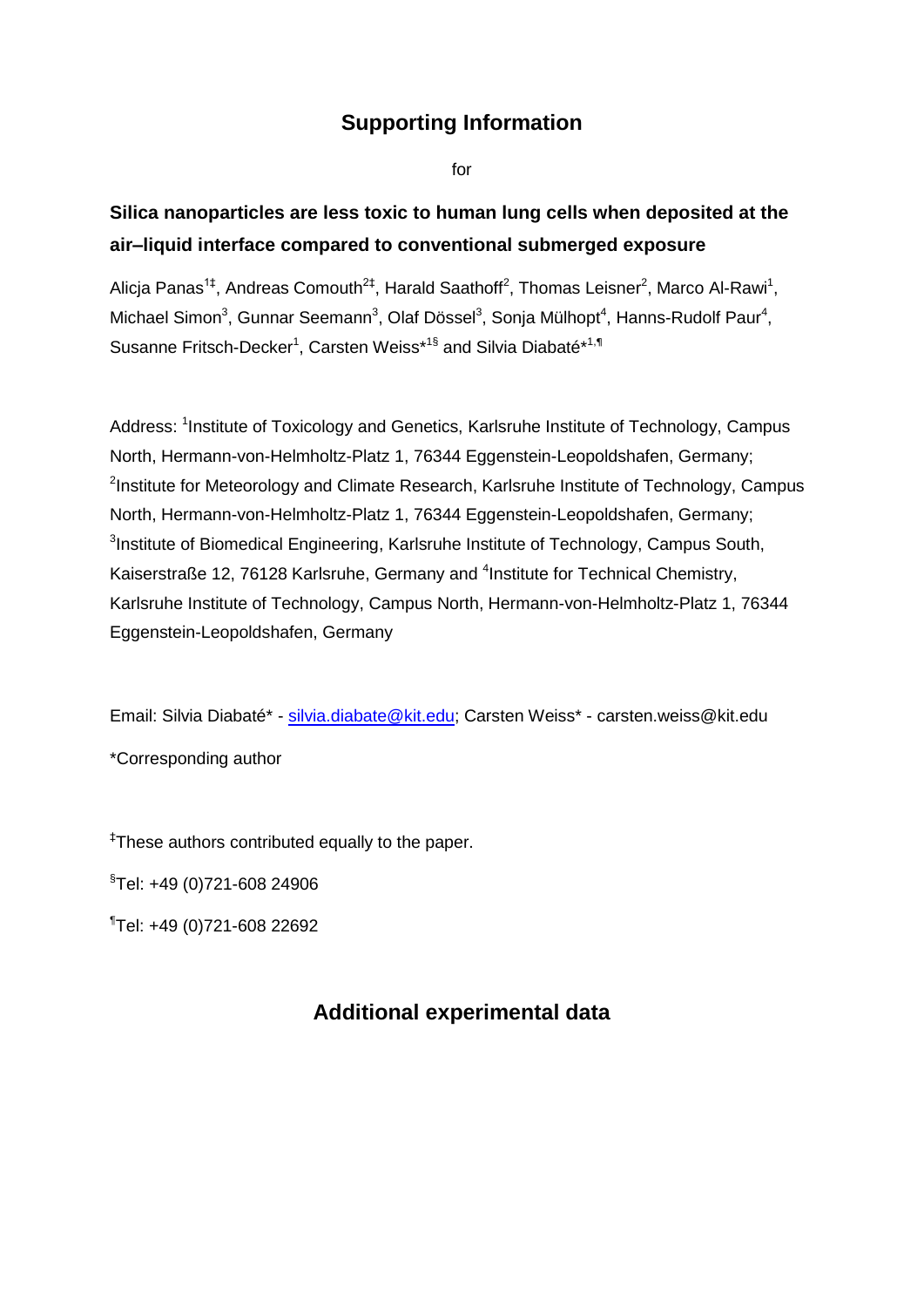#### **Supplementary Methods**

#### **Dynamic light scattering**

Particles were suspended in deionized water at 10 mg/ml, shortly vortexed and probe sonified with 30 strokes, 50% cycle duty, output control: 8 (Branson Sonifier 250, Schwäbisch Gmünd, Germany). This suspension was further diluted in deionized  $H_2O$  to 1 mg/ml. For DLS analysis,  $SiO<sub>2</sub>-NPs$  were further diluted to 50  $\mu$ g/ml in deionized H<sub>2</sub>O or DMEM without serum. The samples were either analysed directly (0h) or after incubation at  $37^{\circ}$ C and 5% CO<sub>2</sub> for 24 h immediately after vortexing using the Zetasizer Nano ZS (Malvern Instruments Ldt., Herrenberg, Germany) at 25°C.

#### **Supplementary Table**

**Table S1:** Characterisation of SiO<sub>2</sub>-NP suspensions. The hydrodynamic diameters (d<sub>H</sub>) were analysed in water and in DMEM without serum at a NP concentration of 50 µg/ml directly after dispersion (0h) and after incubation at 37°C and 5%  $CO<sub>2</sub>$  for 24h and vortexing. Data are means  $\pm$  s.e.m. of three measurements.

| <b>Particle</b>        | Medium           | Time (h) | $d_H$ [nm]      |
|------------------------|------------------|----------|-----------------|
| Aerosil200             | H <sub>2</sub> O | 0        | $236 \pm 9$     |
|                        |                  | 24       | $233 \pm 19$    |
| Aerosil <sub>200</sub> | <b>DMEM</b>      | 0        | $220 \pm 6$     |
|                        |                  | 24       | $225 \pm 7$     |
| $SiO2 - 50$ nm         | H <sub>2</sub> O | 0        | $74 + 22$       |
|                        |                  | 24       | $72 \pm 20$     |
| $SiO2$ -50 nm          | <b>DMEM</b>      | 0        | $72 \pm 19$     |
|                        |                  | 24       | $65 \pm 30$     |
|                        |                  |          | $2178 \pm 1373$ |

### **Supplementary Figures**

#### **Determination of the deposited mass dose for Aerosil200 particles after ALI exposure**

Determination of the mass dose for Aerosil200 particles is complex since they are not only composed of a broad size distribution of agglomerates but these agglomerates are also composed of monomers with a broad size distribution. Furthermore, the agglomerates are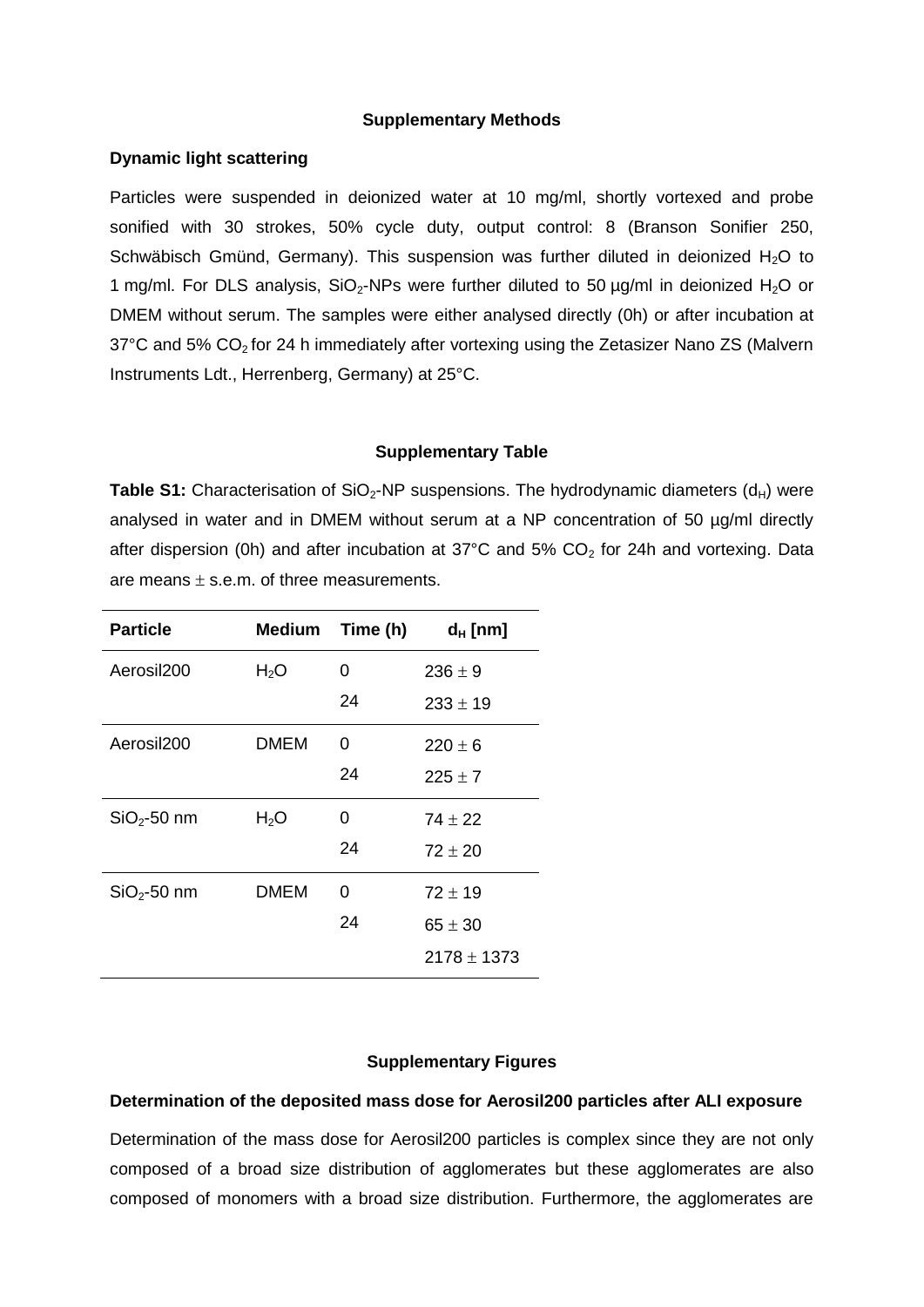not as compact as those composed of the  $SiO<sub>2</sub>$ -50nm particles. If we analyse the TEM micrographs loaded with Aerosol200 particles in the same way as for the compact  $SiO<sub>2</sub>$ -50nm agglomerates the corresponding deposited mean mass dose is about 78  $\mu$ g cm<sup>-2</sup>. However, in this case this value is an upper limit for the actual mass dose since the Aerosil200 agglomerates show a more complex cluster structure compared to  $SiO<sub>2</sub>$ -50nm agglomerates that cannot be described by a packing of hard spheres. In fact the effective densities of Aerosil200 agglomerates decrease with increasing agglomerate size. We used an aerosol particle mass analyser (APM) in combination with a differential mobility analyser (DMA) to determine the effective density of the Aerosol200 agglomerates as a function of their mobility equivalent size. As shown in Figure S1 this dependence can be well described by a bi-exponential function.



**Figure S1:** Effective densities measured for Aerosol200 dispersed with an atomizer by combination of a differential mobility analyser (DMA) and an aerosol particle mass analyser (APM). The observation is well represented by a bi-exponential function.

Since 90% of the detected particles on TEM micrographs were smaller than 800 nm in projected area equivalent diameter and the decrease in effective density becomes small for large particles we estimate a lower limit for the real mass dose to about 26  $\mu$ g cm<sup>-2</sup> by using an average density of 0.4 g cm<sup>-3</sup>. A more accurate estimation however requires a better understanding of the correlation between the projection equivalent diameter, mobility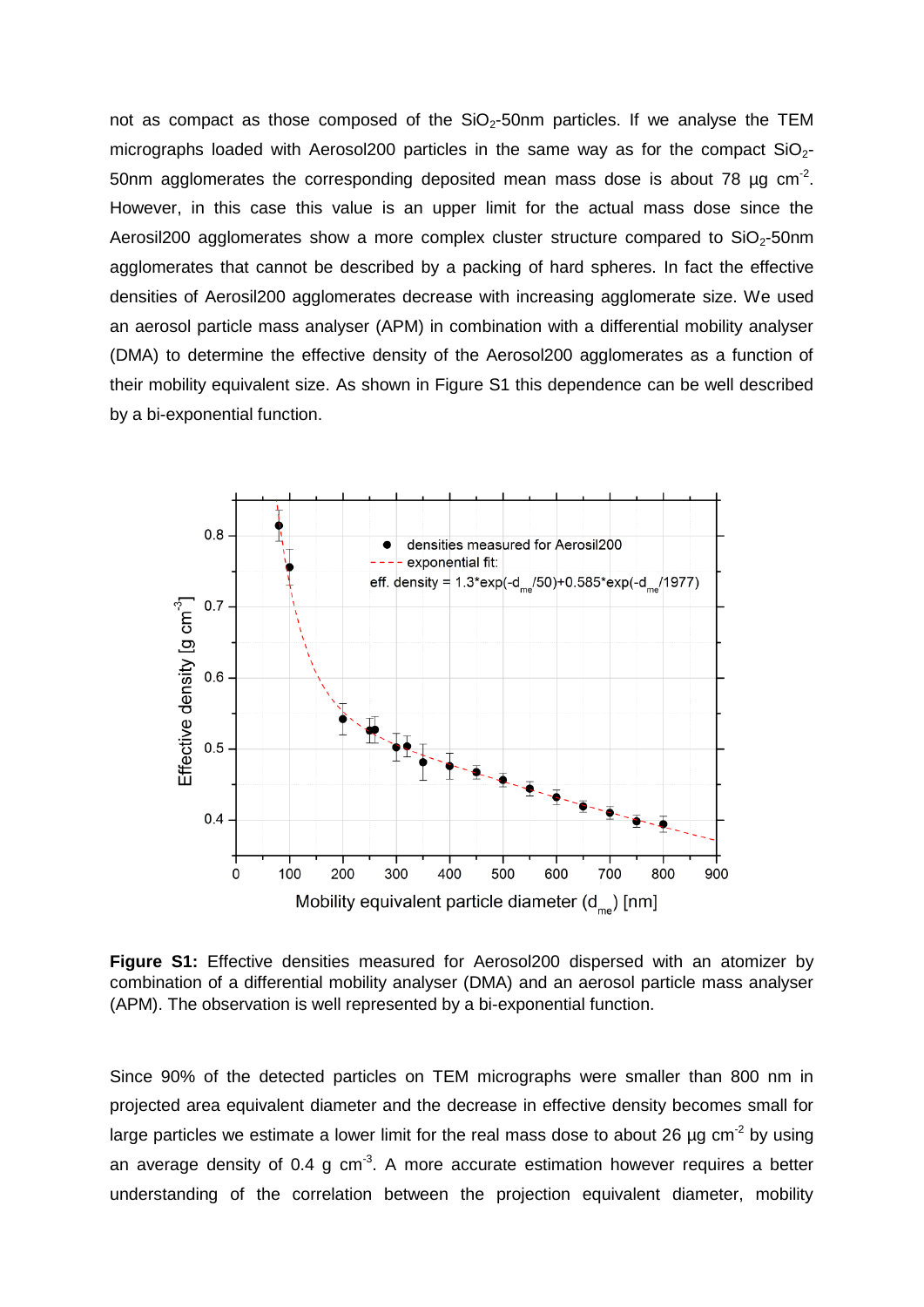equivalent diameter and effective density and has to be part of future work. Nevertheless, the real mass dose has to be between the limits determined above and can be estimated to (52  $\pm$  26) µg cm<sup>-2</sup>.

### **Deposition kinetics of the mass doses for Aerosil200 and SiO2-50 nm particles during ALI and submerged exposure**

The *In vitro* **S**edimentation, **D**iffusion and **D**osimetry model (ISDD) developed by Hinderliter at al. (1) was used to calculate the particle mass which is delivered to the cell surface under submerged exposure in serum-free cell culture medium containing 50  $\mu$ g ml<sup>-1</sup> of particles over 24 h. For the calculation we used the measured hydrodynamic diameters in DMEM after 24 h which were 225  $\pm$  7 nm for Aerosil200 and 65  $\pm$  30 nm and 2178  $\pm$  1373 nm for SiO<sub>2</sub>-50nm particles (see Table S1). Based on DLS measurements of the  $SiO<sub>2</sub>$ -50nm particle suspension, we estimate that 90% of the mass is present in the fraction of the small particles and 10% in the fraction of the large agglomerates.

During ALI exposure the deposited dose increases linearly until 5 h (Aerosil200) and 7 h (SiO2-50 nm) and remains constant during the post-incubation period until 24 h. (Figure S2- A). The dose values were taken from Table 1 and the way how the dose was determined is described in the text.

Under submerged conditions the cellular doses of Aerosil200 and SiO2-50 nm increase continuously over 24 h as shown in Figure S2-A and in a magnification of the lower part of the diagram in Figure S2-B. For both particles the calculated cellular dose reaches 7  $\mu$ g cm<sup>-2</sup> after 24 h.